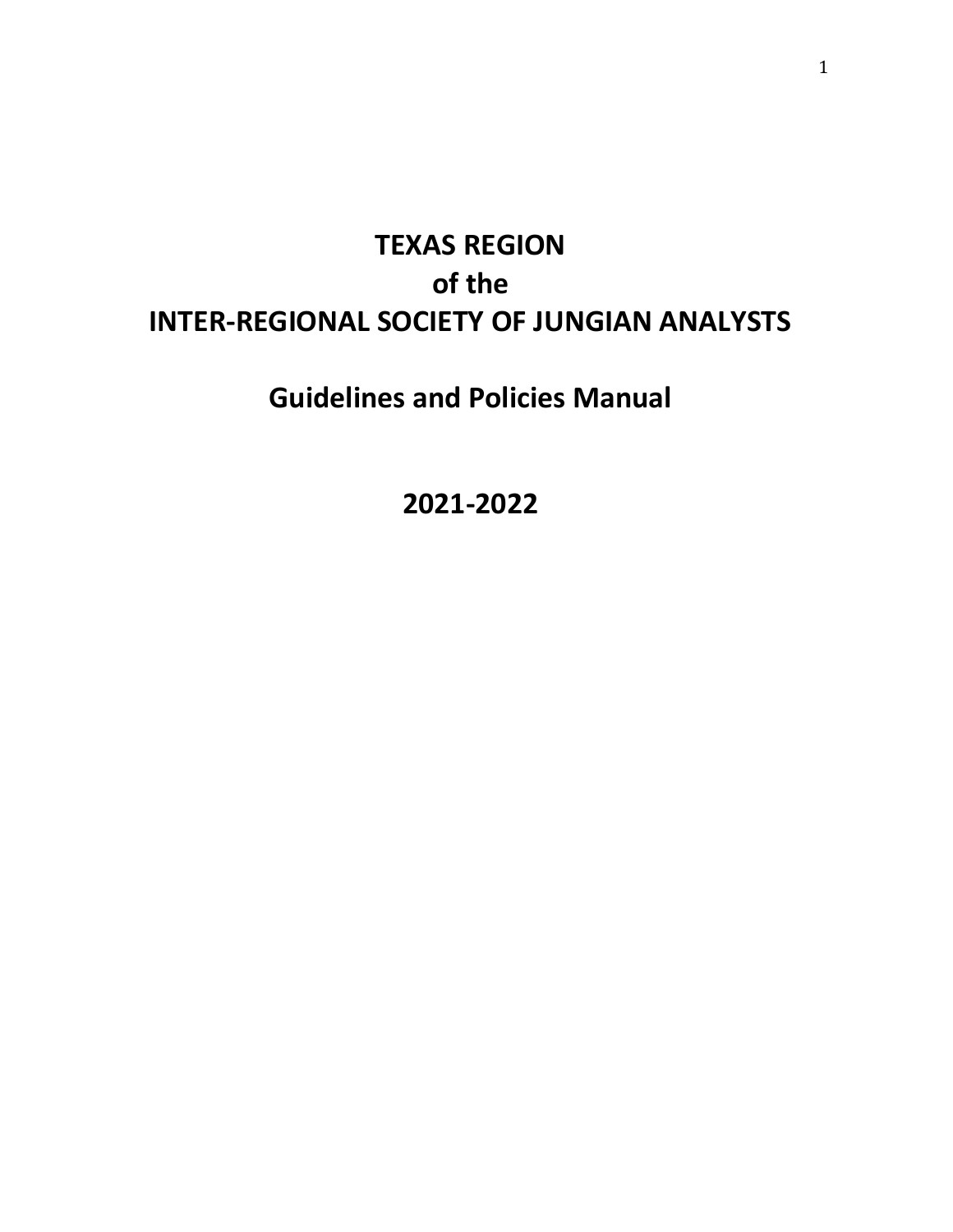# **Texas Region of the Inter-Regional Society of Jungian Analysts**

There are experiences which one must go through and for which reason is no substitute. (CW11, ¶446)



One cannot just think up a system or truth which would give the patient what he needs in order to live, namely faith, hope, love, and understanding. These four achievements of human endeavor are so many gifts of grace, which are neither to be taught nor learned, neither given nor taken, neither withheld nor earned, since they come through experience, which is an irrational datum not subject to human will and caprice. Experiences cannot be *made*. They happen – yet fortunately their independence of man's activity is not absolute but relative. We can draw closer to them – that much lies within our human reach….The way to experience... is a venture which requires us to commit ourselves with our whole being. (CW11, ¶¶500-501)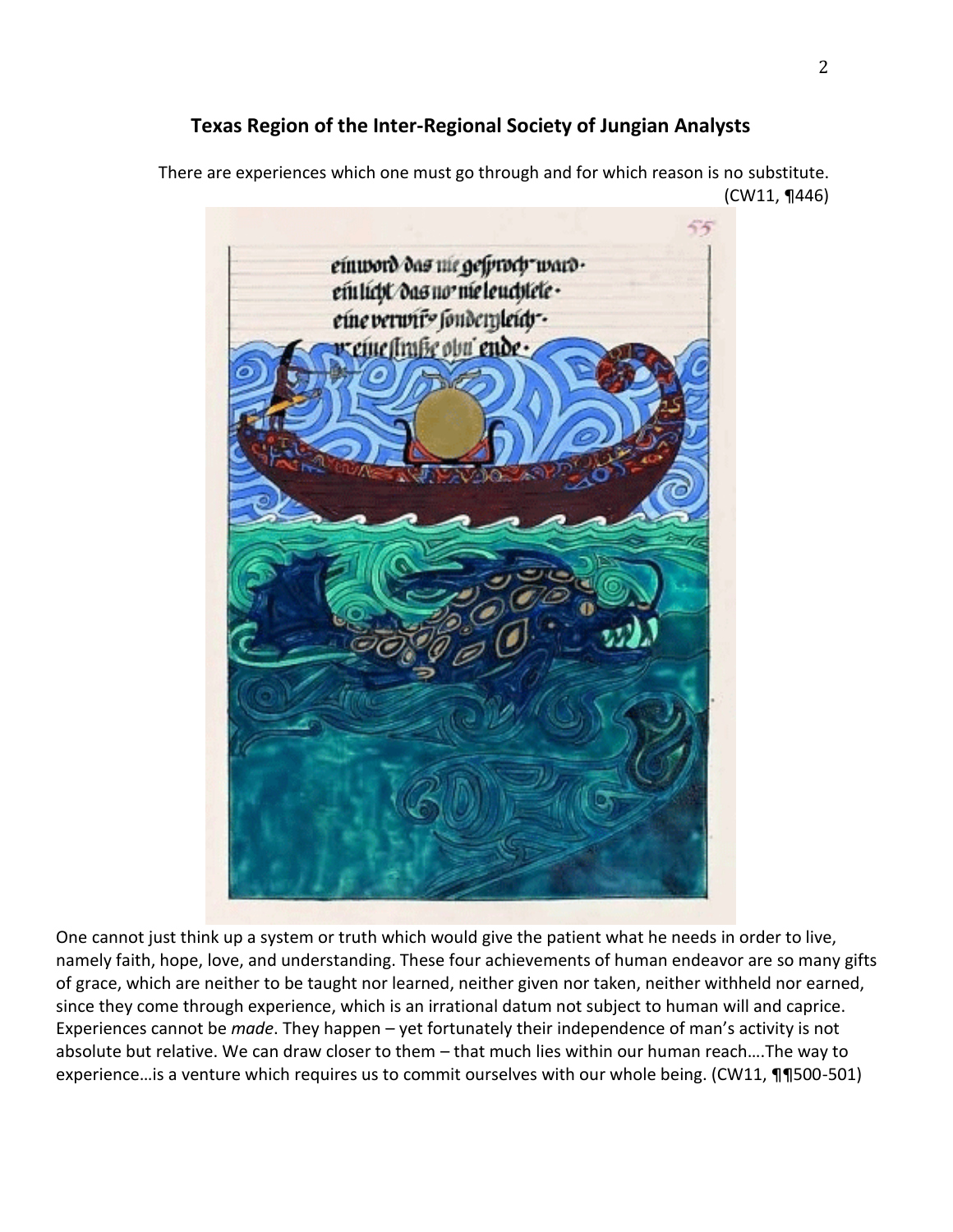*WELCOME* to the Texas Region of the Inter-Regional Society of Jungian Analysts ("Seminar"). As Jung's words and the preceding image suggest, participation in the Seminar is an *experience*, one that will be uniquely yours, as well as one that is guided and contained in the formal structures created to hold participants and teachers along the way. There is much to be encountered by all of us when approaching psyche with such intention. The following details will hopefully orient you to the outer process, just as we hope to provide an opportunity for the more significant inner one - a process that is not linear, nor always rational.

#### $\mathbb{R}$

#### *PHILOSOPHY AND PURPOSE*

The Seminar is a local training site of the Inter-Regional Society of Jungian Analysts ("I-RSJA"). The Seminar serves two primary purposes. We provide a professional level of education in Analytical Psychology to interested and qualified participants. As the local didactic program for Candidates in analytic training with the I-RSJA, our Seminar promotes a forum for both didactic learning of Jungian psychology and for the conscious development of mental health professionals desiring to become analysts. We also open this experience to non-clinicians who are interested in an in-depth study of Jungian thought and its application to life.

Our educational philosophy is grounded in the understanding that applying Analytical Psychology to one's life and work involves an integration of intellectual, symbolic, emotional and ethical expertise. For those participants who are mental health professionals, we stress the importance of a personal analysis for analytic learning. As Jung noted, "everything depend[s] on how far the analyst has been analysed himself" (CW4, ¶447). For all participants we especially encourage the exploration and integration of shadow as it manifests relationally, and feedback to participants may on occasion reinforce this, as we believe that getting to know one's shadow is a lifelong process. To support these values, we strongly recommend, at some point during one's studies, an intensive analysis that may include multiple analytic sessions a week. As a further enhancement, we offer a facilitated process group as an integral part of our curriculum.

The subject matter of our Seminar is focused on a comprehensive understanding of the Collected Works of C. G. Jung, on mythology, symbols, and current advances in Jungian thought. This includes Post-Jungian and psychoanalytic innovations, along with classical and archetypal approaches. Our hope is that all participants will take what they learn to develop and deepen their own perspectives, and will challenge themselves and one another into creative and integrated thought in order to better meet not only the exigencies of life, but encounters with the unconscious as well.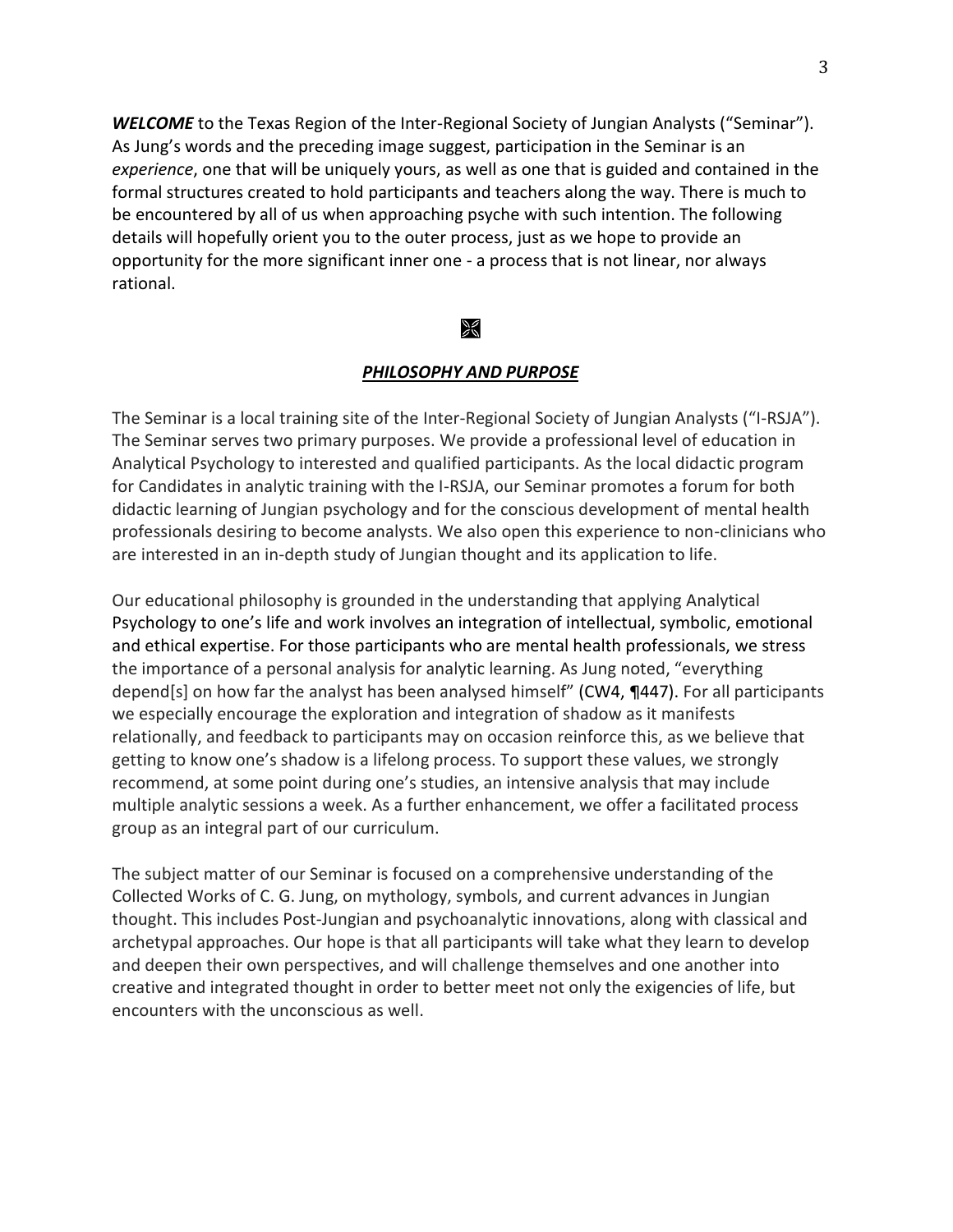#### *TEXAS CURRICULUM*

 $\geqslant$ 

As Jung attempted to synthesize multiple areas of thought, so too our Seminar's philosophy is based on the understanding that Jungian analysis involves an integration of psychological, intellectual, symbolic, ethical and emotional expertise. We offer a curriculum in the study of Jungian and post-Jungian theories that strives to develop a comprehensive understanding of the Collected Works and Post-Jungian developments in Analytical Psychology. Seminar Participants study the nature of the complex, archetypal theory, dreams and dream interpretation, mythology and fairy tales, alchemy, and the process of individuation. Our curriculum also includes the study of developmental psychology and other psychoanalytic innovations, including psychodynamic assessment and diagnosis.

We hope to inspire our participants through a curriculum that encourages them to think for themselves as they integrate the ideas of Jung, Post-Jungians, and other depth psychology theorists. Similarly, our aim for our faculty is an enlivened experience through flexibility of method, orientation, and individual interests.

The curriculum is designed to build on Jung's foundational opus, and includes the study of psychic structure (e.g., archetypes, the Self, the collective unconscious), content (e.g., archetypal imagery, myths, symbols), and process (e.g., compensations, individuation, the transcendent function, self-regulation). Each year our classes are grouped thematically to cover the fundamentals of Analytic Psychology, analytic method, and the depth study of archetypal psychology and individuation.

A syllabus will be provided via .pdf file to each Seminar member participating in the upcoming year.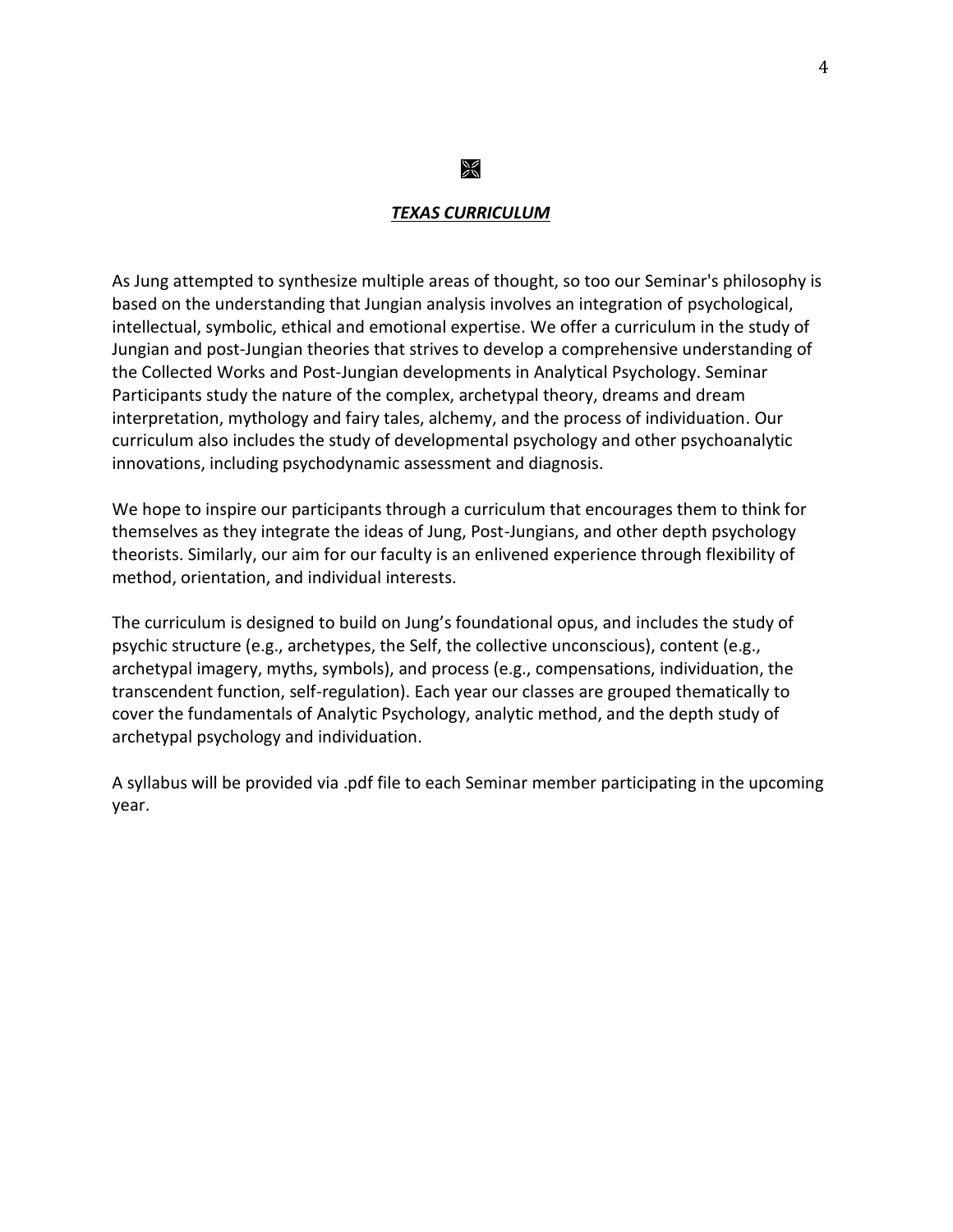Our curriculum covers the following topics:

#### **Introduction to Analytical Psychology**

History: Jung's Life and Theory Development The Word Association Experiment: Theory and Application Complex Theory and Neurosis Structure and Dynamics of the Psyche Infancy and Individuation: Symbol Formation Individuation in the Second Half of Life Jungian Theory through Time Dreams Psychological Types and Functions Introduction to Alchemy

#### **Analytic Methods – Attitude, Frame and Assessment**

The Frame of Analysis: Contrasting Psychotherapy and Depth Psychology Psychology of the Transference and Countertransference Transference and Countertransference: The Analytic Third Experience in Groups: The Individual in the Collective Jung's Epistemology in the Contemporary World Religious and Spiritual Aspects in the Process of Individuation Psychopathology: Personality Patterns and Disorders Psychodynamic Assessment and Diagnosis Dreams and Approach to the Unconscious Implicit Relational Knowing: Intersubjective Communication

#### **Archetypes and Individuation**

Archetypes as Instincts Archetypes in Ego-Self Relation Dynamic Tensions and the Transcendent Function Archetypes in Fairy Tales Archetypes in Mythologies Archetypes in the Religious Function of the Psyche Alchemy II Active Imagination The Un-named Experience: Mysteries and Pathologies Archetypes of Initiation and Emergence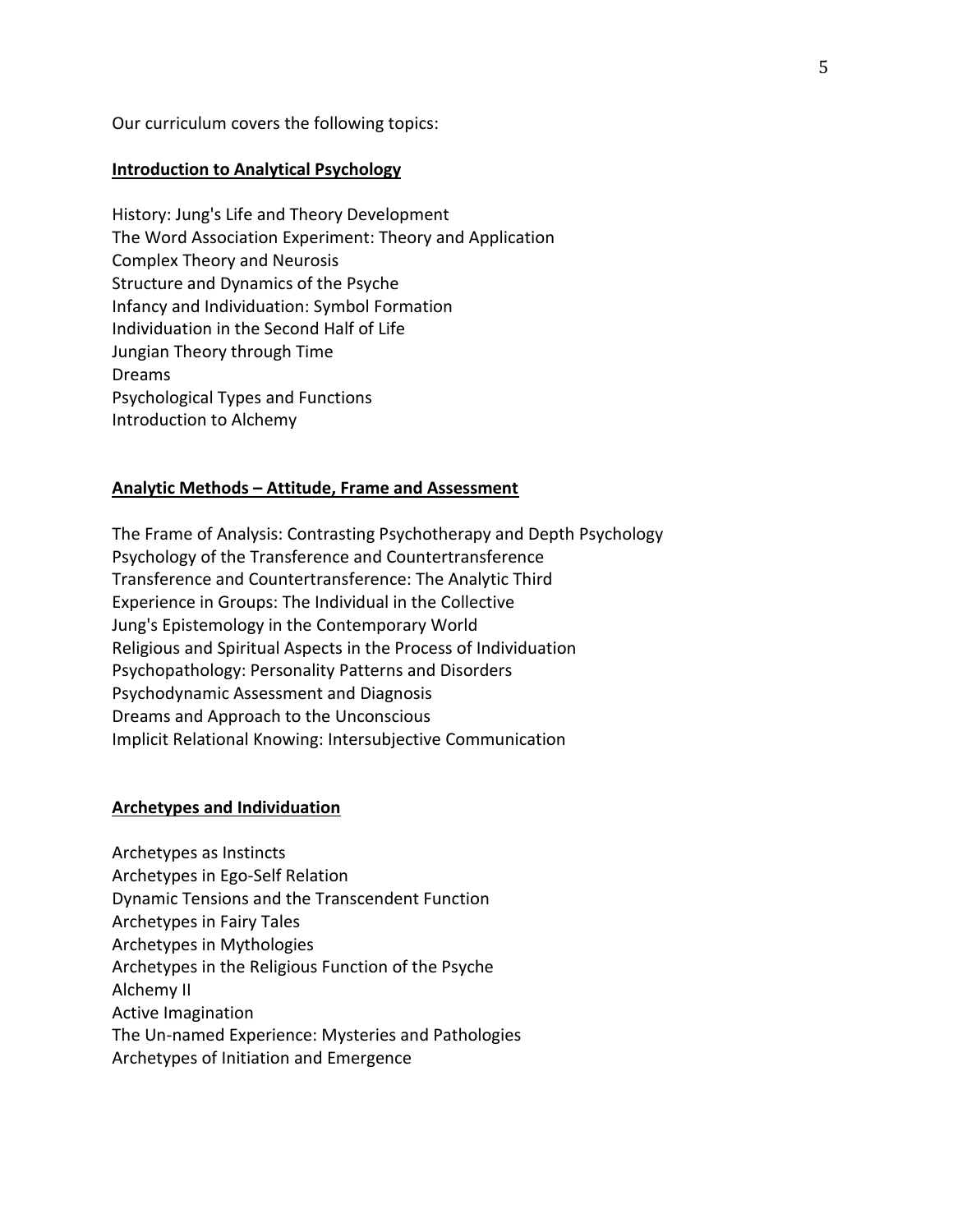#### *SEMINAR ORGANIZATION*

 $\mathbb{R}$ 

#### **Seminar Coordinator**:

The Seminar Coordinator is an analyst member of the Seminar with responsibilities for oversight and organization of the training educational program provided under the auspices of the Seminar. The Seminar Coordinator is the primary contact for all participants in the Seminar.

Individuals considering application to the Seminar can find relevant information in Appendix A.

#### **Faculty**:

The faculty is comprised of Jungian analysts who are members of the I-RSJA (the "Texas Analysts") as well as invited guest instructors.

#### **Participants**:

There are three categories of students in the Seminar:

- 1. Participants: Individuals interested in studying Jungian analytic theory and its application to human dynamics, culture, and for those who are mental health practitioners, their clinical practice. All students in the Seminar are participants. Students attending seminar classes are considered active participants.
- 2. I-RSJA Pre-Control Candidates: Mental health service practitioners who have been accepted into the I-RSJA as Candidates but have not yet stood for and passed the *Propadeuticum* exams administered by the I-RSJA. They remain participants and actively attend the monthly seminars.
- 3. I-RSJA Control Candidates: Candidates in the I-RSJA who have passed the five *Propadeuticum* exams. Control Candidates remain participants of the Texas Seminar but are no longer required to attend the monthly seminars. They are required to attend their annual interview with the Texas Analysts at the Seminar's summer business meeting.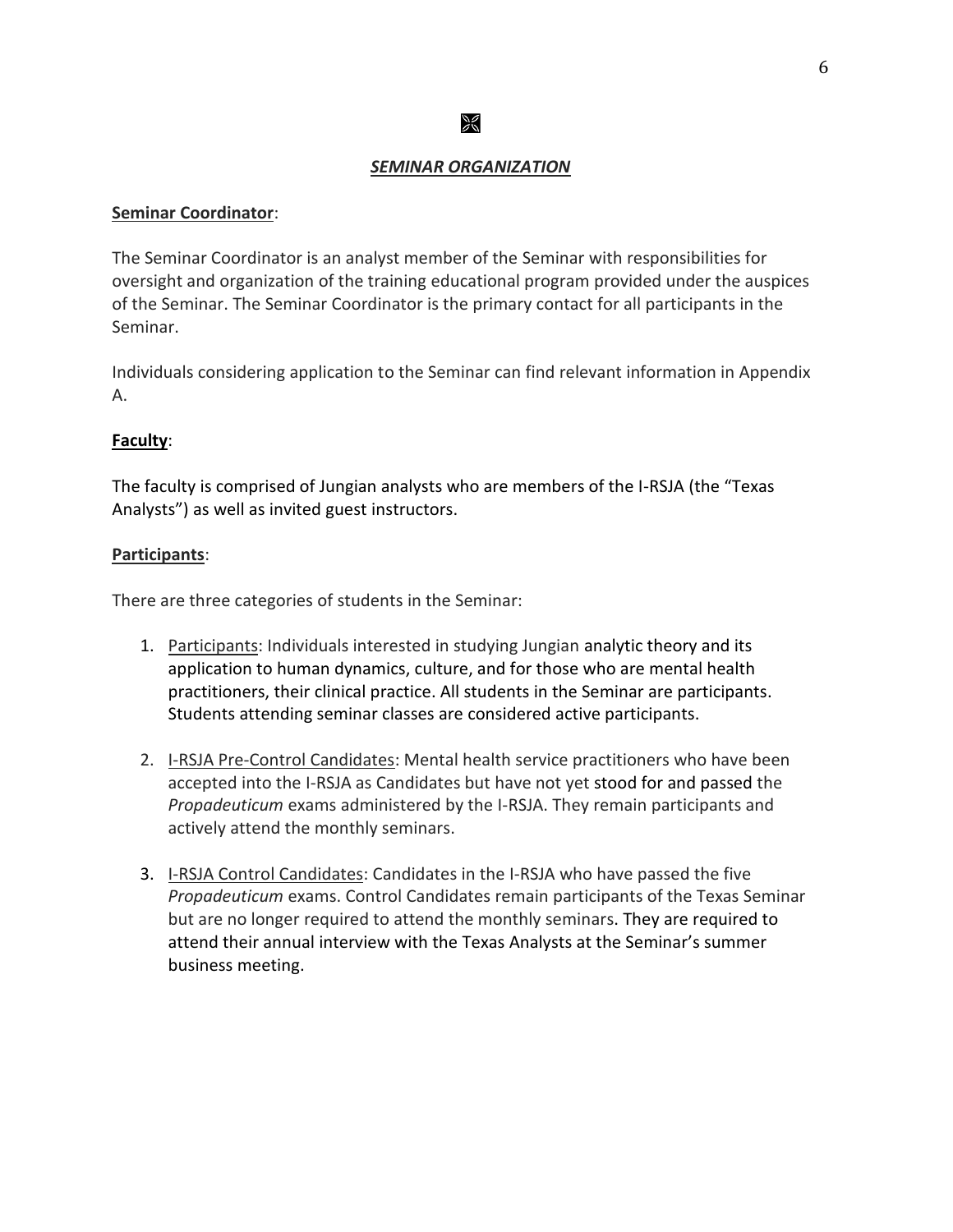#### **Monthly Structure**:

Seminars are held one weekend a month for nine months (September–May), usually on the first Friday afternoon and Saturday of the month. Each seminar meets for approximately 10 hours per weekend.

For the 2021-2022 teaching year all seminars will be held via tele-conference. All Seminar participants are required to attend the process group provided during the year. During the 2021-2022 year, an hour-long process group will take place via tele-conference at the end of each Saturday seminar. The group facilitator is not part of the Texas Seminar faculty maintains confidentiality of the group process. The group facilitator will be paid by the Seminar.

*Attendance and participation in each seminar is required*, along with regular case presentations and written papers. Should a participant's personal analyst function as a seminar teacher, the participant is to consult with the analyst about whether or not to attend. If the participant does not attend, the Seminar Coordinator will arrange a three-hour tutorial with a different Seminar faculty member. All teaching stipends are paid by the Seminar. When an absence occurs for other reasons, the participant is to consult with the teacher about make-up assignments. In this case, any additional expenses are the responsibility of the participant who has been absent.

In addition to the didactic seminars, a clinical case colloquium is held for all participants who are mental health providers. (Please see the following section for details regarding case colloquium requirements.)

#### **Summer Meeting of the Texas Seminar**

At the end of each year (usually in late June or early July) the Seminar holds its annual business and interviewing meeting. The following information pertains to this very important gathering:

- 1. All active Seminar participants participate in the end-of-year facilitated process group.
- 2. All Seminar participants must attend their end-of-year interviews with their Texas Review Committees, which are composed of members of the faculty. These interviews may happen in person or via a HIPAA-compliant teleconference, at the discretion of the analysts. These annual interviews include but are not limited to discussions and feedback related to the participant's progress. Strengths may be supported, limitations and weaknesses may be named, and recommendations for focus on growth may be discussed.
- 3. We ask all Seminar participants to write a one-to-two page paper reflecting upon their process and experience of the past year. The reflection papers must be submitted to the Seminar Coordinator by May 15<sup>th</sup>.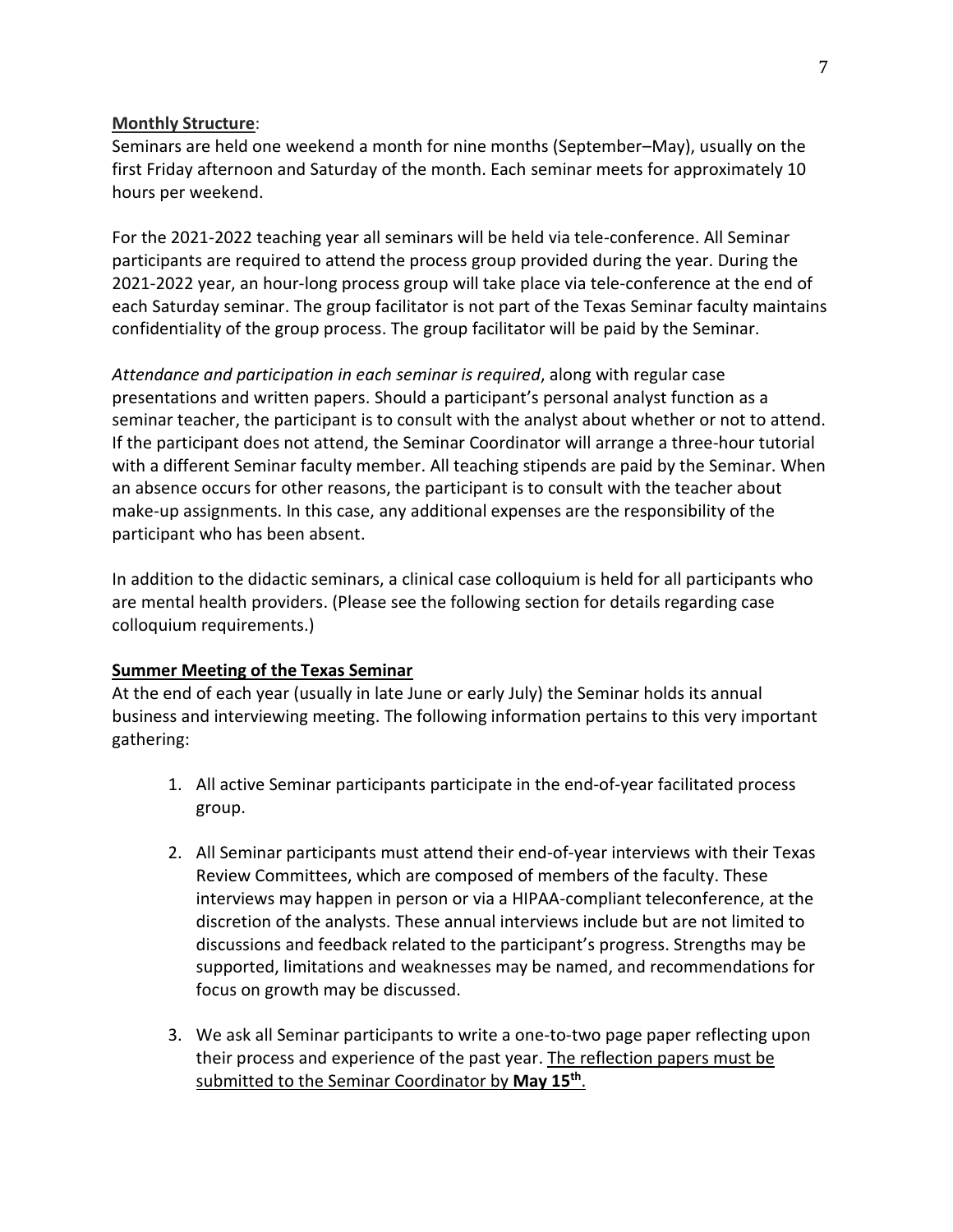#### *CASE COLLOQUIUM*

≫

Case Colloquium provides a substantive clinical experience in which participating mental health providers present and work with clinical material. This colloquium is arranged for independently by the Seminar participants themselves and is only attended by mental health providers (clinicians). The colloquium meets over the course of the year and generally consists of a minimum of four consecutive hours per meeting, and may increase by one hour per meeting if the number of participants increases, but is not to exceed six hours per meeting. Should the colloquium include Candidates, a total of 48 colloquium hours must be accrued to meet IRSJA Candidate requirements.

The number of colloquium hours accrued in a given year ranges from 36 to 48, depending upon the number of attendees in the Seminar in a given year. While the preference is that the colloquium meet on the Sunday following each seminar, the pragmatics of travel costs allow colloquium facilitators and participants to work together to determine whether the colloquium will follow this preference or will meet less frequently with a greater number of hours per meeting.

The clinical participant group will work together to choose an analyst accredited by the International Association for Analytical Psychology ("IAAP") to facilitate the colloquium, providing a significant dual relationship does not exist between the analyst and any of the participants in the colloquium. It is not required that the facilitator be chosen from the Texas Analysts. Clinical participants carry the cost of the colloquium facilitator's fee and any travel expenses incurred. The fee is negotiated with the analyst and divided equally among the clinical participants.

#### 28

#### *OTHER REQUIREMENTS*

All Seminar participants are to inform the Seminar Coordinator by **May 1st** of their intent whether or not to participate in the Seminar for the following year.

Seminar participants making any requests or statements of intent regarding their status or advancement are to inform the Seminar Coordinator by **May 1st**. The Seminar Coordinator will forward the request or statement of intent to the participant's Texas Review Committee.

If a Candidate makes any additional request or statement of intent to his/her I-RSJA Review Committee after the Seminar summer meeting has occurred, the Candidate is to inform his/her Texas Review Committee and the Seminar Coordinator of such in writing. If the I-RSJA Review Committee takes action that differs from the Seminar decisions and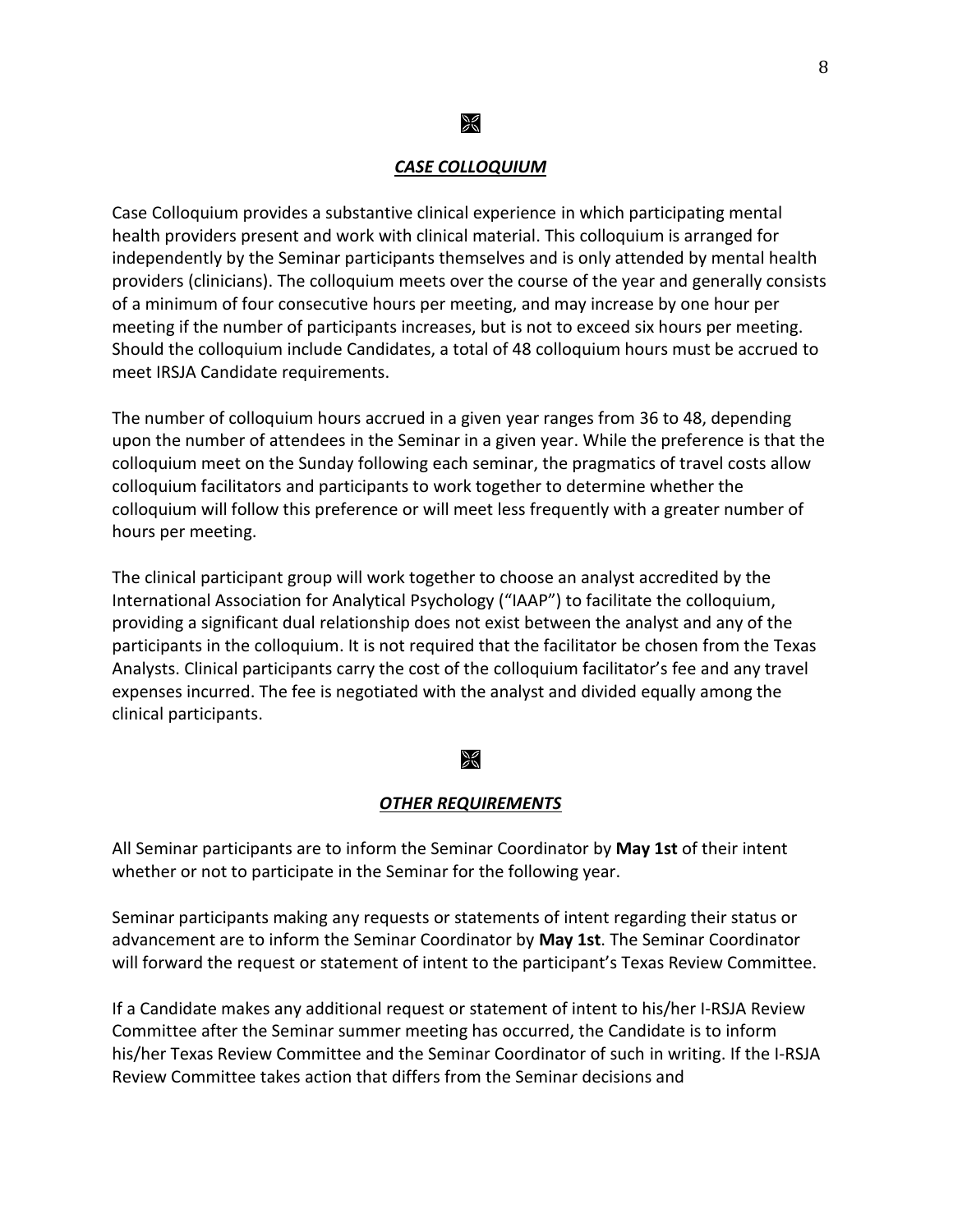recommendations, the Seminar Coordinator will inform the Candidate's Texas Review Committee.

Control Candidates are required to have requisite legal authority to practice psychotherapy/ analysis in the state or country of residence. In Texas this means that Control Candidates are required to have a license to practice psychotherapy. While licensure is not required for admittance into the Seminar, active participants must be licensed before applying for candidacy with the I-RSJA.

All Candidates are expected to be in good-standing with I-RSJA and to meet all I-RSJA training requirements.

By August  $1^{st}$ , all participants must sign a contract of participation and send it to the Seminar Coordinator (see Appendix B).

By August 1<sup>st</sup>, all participants must sign a Consent for Returning to In-Person Seminars (inperson meetings are anticipated to restart in January 2022) and it to the Seminar Coordinator (see Appendix C).

Continuing Education (CE): The Seminar is an authorized Professional Counselor CE Provider sanctioned by the Texas Department of Health Services. Participants may contact the Secretary of the Seminar to request a CE certificate for any monthly seminar they have attended and for which they have submitted an evaluation.

Withdrawal from the Seminar: A request to withdraw must be submitted in writing to the Seminar Coordinator, who will inform both the President and Treasurer of the participant's decision to discontinue their participation. Any request to withdraw is subject to the policies noted under Seminar Fees and Expenses.

## $\mathbb{R}$

## *ETHICS POLICY*

In Seminar discussions, data from clinicians' work with clients may be discussed. Such data are confidential and participants are required to respect and maintain confidentiality. Participants of the Seminar are required to be in compliance with the contents of the Code of Ethics of the Inter-Regional Society of Jungian Analysts, a copy of which the Seminar Coordinator will provide.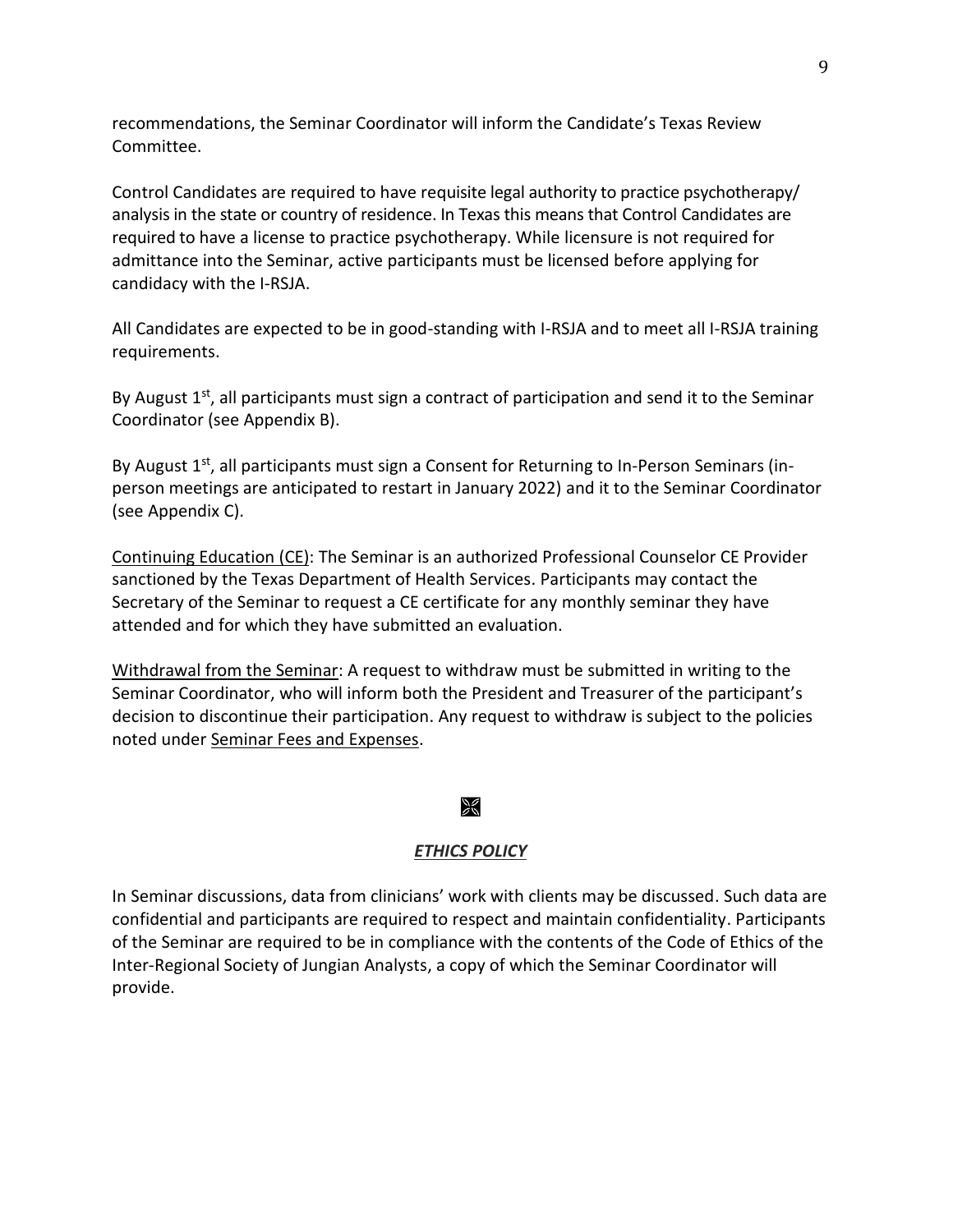## ୁମ

IT IS THE GENERAL EXPECTATION of the Texas Analysts that individuals who intend to become Jungian analysts are best served:

- 1. By intensive, personal analysis over an extended period;
- 2. By working intensively with several of their own clients in their own practice in a similar way;
- 3. By beginning on-going individual case consultation prior to the Candidacy stage of training; and
- 4. By attending and participating actively in the monthly seminars.

*Admission to the Seminar does not constitute acceptance into the analyst training program of the I-RSJA, nor does it imply that such acceptance may be forthcoming. Participants in the Seminar who are not Candidates in the I-RSJA may not represent themselves as being in training with the I-RSJA or as being in analytic training.* 

## $\frac{1}{26}$

The policies of the Seminar are updated periodically. An updated version is distributed annually. The Seminar reserves the right to make exceptions to written policies in unusual individual circumstances; such exceptions are made by a majority vote of Texas Analysts after a review of the circumstances involved.

## $\mathbb{R}$

## *SEMINAR FEES AND EXPENSES*

Annual fee for Participants: \$2,500, payable to the Treasurer of the Seminar by **August 1st** of the then current teaching year. As financial realities require, the Texas Analysts reserve the right to increase the Seminar tuition and fees. Participants will be given a year's notice of any tuition increases.

Annual fee for Control Candidates: \$350.00, payable to the Treasurer of the Seminar by **August 1st** of the then current teaching year.

Annual Fee for Leave of Absence (for Active Participants only): \$250.00 payable to the Treasurer of the Seminar by August  $1<sup>st</sup>$  of the then current teaching year.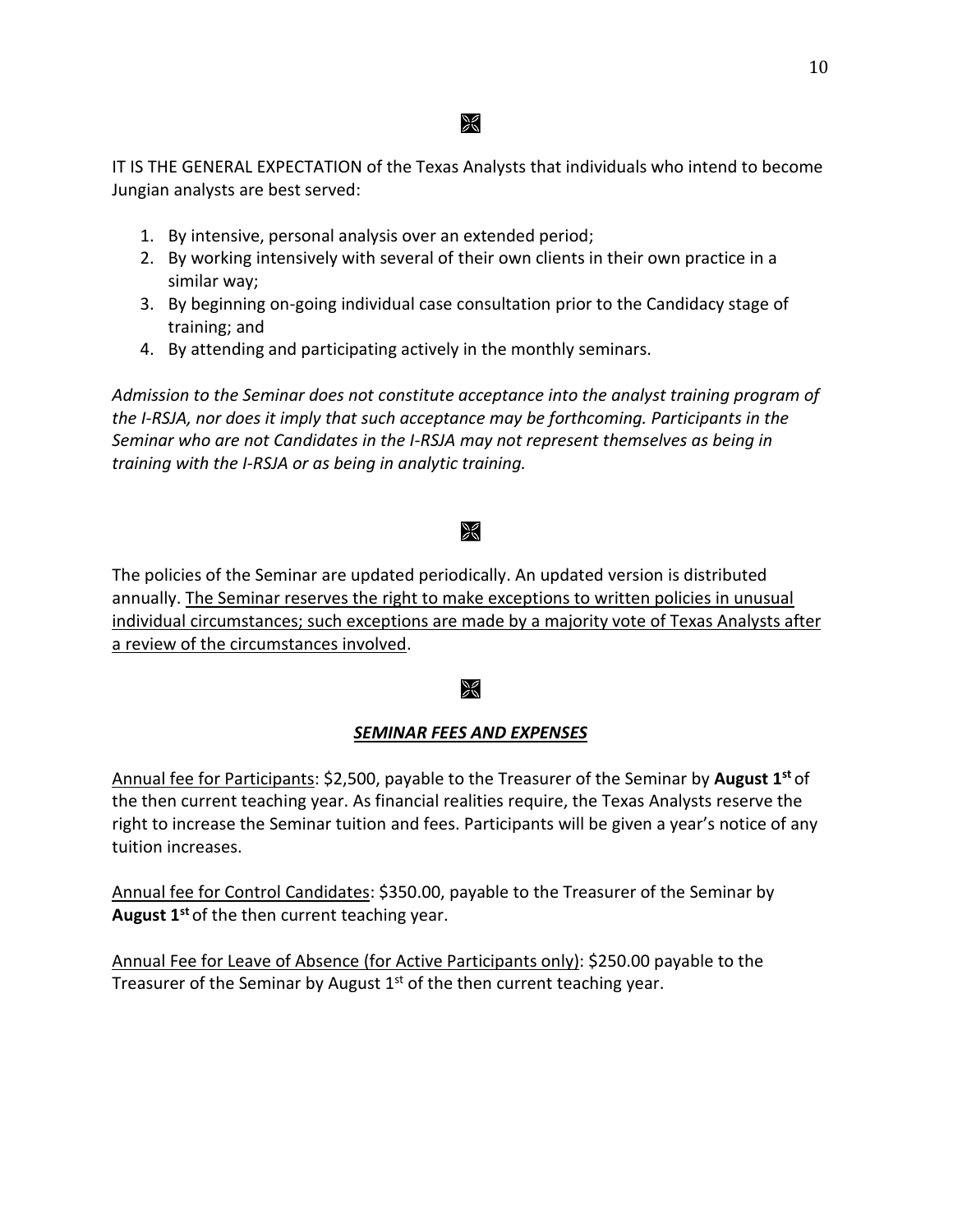#### **In order to participate in the upcoming teaching year that begins each September, a participant's tuition must be received by the Seminar Treasurer by the due date of August**

**1 st .** Failure to pay tuition is considered grounds for possible termination from participation in the Seminar (see Appendix D). Any participant with concerns regarding his/her participation in the upcoming teaching year and/or concerns regarding the tuition for the year must contact the Seminar Coordinator and the Treasurer well in advance of this deadline.

Withdrawal: If an individual has been accepted into the Seminar but chooses not to participate, they may withdraw from the Seminar prior to September  $1<sup>st</sup>$  of that teaching year. However, no refunds of tuition will be offered after August  $1<sup>st</sup>$  prior to the then current teaching year.

Additional costs incurred while participating in the Seminar include monthly case colloquium expenses.

Any fees and expenses associated with case consultation, either required or recommended, outside of the 10 hours of each seminar weekend are the responsibility of the Seminar participant.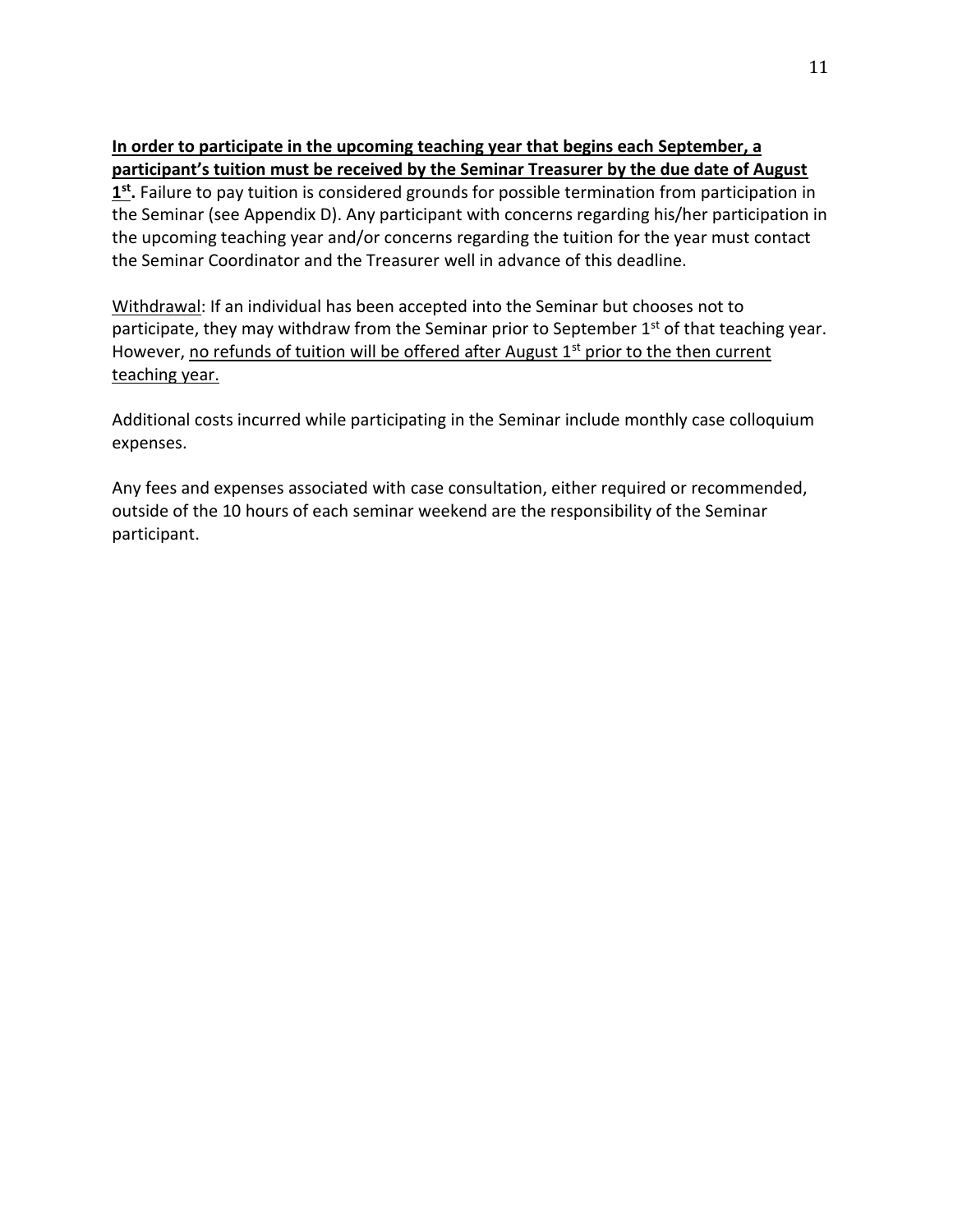#### *LEAVES OF ABSENCE*

 $\frac{1}{20}$ 

- A. Leaves of Absence are available only to active Participants, i.e., individuals who have been actively attending Seminar classes at the time of their request. Specifically, it is not possible for an applicant who has been accepted at the summer meeting to take a Leave of Absence before the teaching year begins, although they may withdraw without prejudice and may reapply in the future.
- B. Any active Participant wishing to take a Leave of Absence must make the request in writing to the Seminar Coordinator, who will make a determination to approve or not approve the request in consultation with the Participant's Texas Review Committee and/or the Executive Committee of the Seminar.
- C. No fee is required for a Leave of Absence that is requested during a teaching year if the Leave of Absence is applicable to that current year. If a Leave of Absence is requested for an upcoming year, a \$250.00 fee payable to the "Texas Region of the Inter-Regional Society of Jungian Analysts" is required. The fee is due August 1st of the then current teaching year and is to be mailed to Treasurer of the Seminar.
- D. Any active Participant who is a Candidate is subject to the Leave of Absence policy of the I-RSJA. Any active Participant who is not a Candidate may accrue no more than 2 years' consecutive Leaves of Absence. If the Participant does not resume attendance at the Seminar he/she shall withdraw from the Seminar without prejudice. If the Participant refuses to withdraw, the Participant may be terminated from the Seminar.
- E. All Leaves of Absence are approved for no longer than one training year. If the Leave of Absence is requested for less than one training year, that Leave of Absence will be considered a one-year Leave of Absence for these purposes.
- F. The Texas Analysts reserve the right to make exceptions to this policy.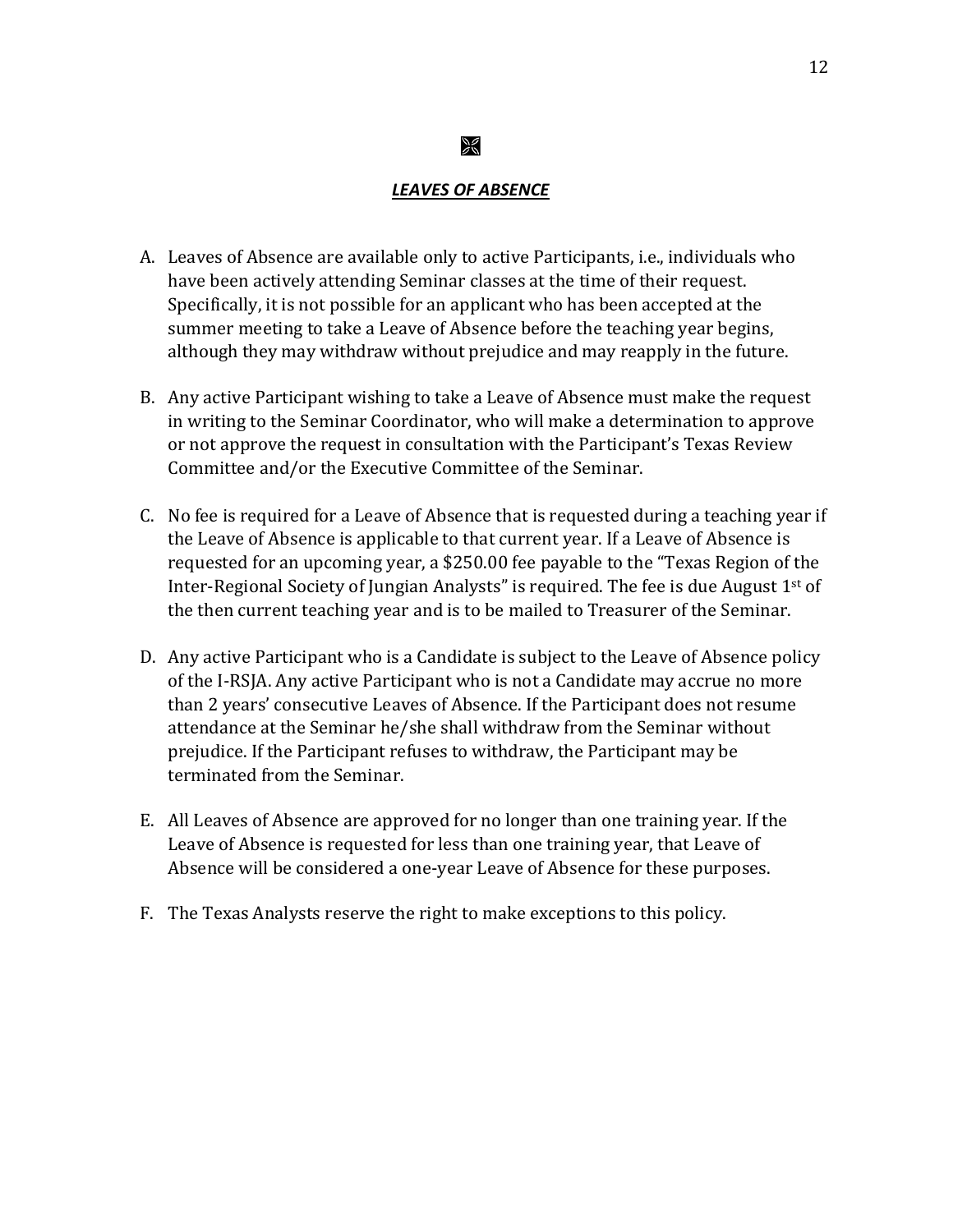## ⅀

## *APPLICATION GUIDELINES FOR ADMISSION TO CANDIDACY IN THE INTER-REGIONAL SOCIETY OF JUNGIAN ANALYSTS*

#### **General Considerations:**

The I-RSJA has no permanent headquarters. Training takes place at semi-annual Society meetings and in Local Training Seminars located throughout the United States. As such, applicants applying for admission to the I-RSJA Training Program must be currently enrolled in the Seminar and actively attending classes.

Potential applicants are required to spend a pre-application period of at least six months in an I-RSJA Local Training Seminar. In addition, the following requirements apply:

- 1. Possess at least a Master's degree. It should be noted that a graduate degree qualifying an applicant to practice psychotherapy in their state must be obtained prior to entering the Control/Diploma State of training in the IRSJA.
- 2. Confirmation of 100 hours of face-to-face personal analysis with an IAAP accredited analyst prior to March 1<sup>st</sup> of the year of application. The applicant is expected to be in analysis at the time of application and the 100 hours of analysis are expected to have taken place within three years prior to application for candidacy.
- 3. Regular attendance and participation in the Seminar for a minimum of six months prior to application to the I-RSJA. A letter of approval from the Seminar Coordinator is required in order for the applicant to have an I-RSJA admissions interview.
- 4. The financial and personal resources to invest in a training that may take anywhere from six to ten years and cost at least \$15,000 a year (costs of analysis and case consultation, Seminar fees, travel and lodging for seminars and to semiannual Society meetings in various cities around North America).
- 5. Requisite legal authority to practice psychotherapy/analysis in the state or country of residence, except in states where, at the time of application for the propadeuticum, licensure is not required to see clients.
- 6. Minimum age: 25 years.
- 7. Submission of application\* and supporting documents must be sent to the I-RSJA Director of Admissions by March 1<sup>st</sup>.

\* [https://irsja.org/wp-content/uploads/2020/07/IRSJA-app-for-Jungian-Analysis-](https://irsja.org/wp-content/uploads/2020/07/IRSJA-app-for-Jungian-Analysis-Training.pdf)[Training.pdf](https://irsja.org/wp-content/uploads/2020/07/IRSJA-app-for-Jungian-Analysis-Training.pdf)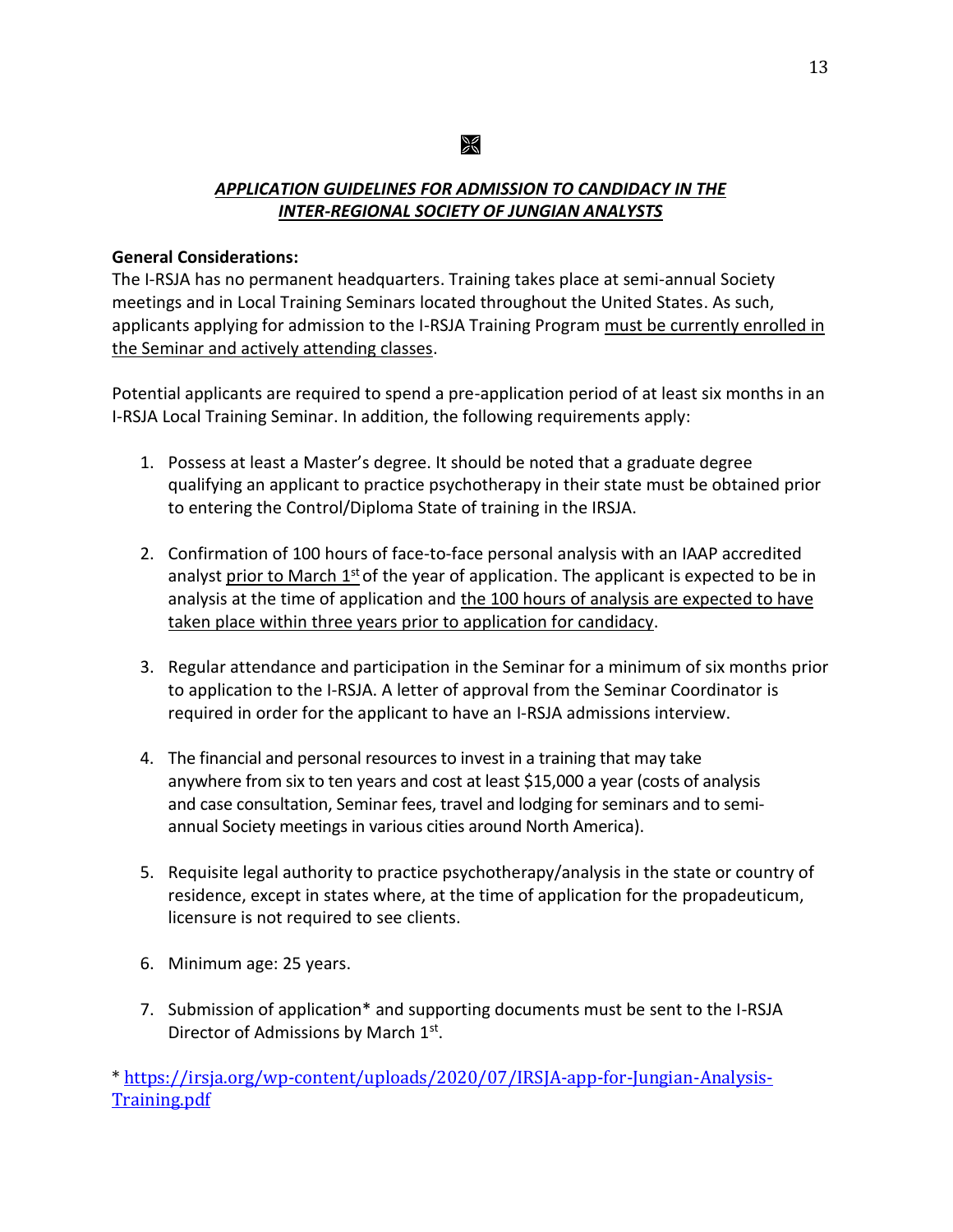#### **Application Procedure:**

- 1. Written request for approval to make application to candidacy must be sent to the Seminar Coordinator by **December 1 st** .
- 2. Verification of on-going analysis is required in writing by the applicant's personal analyst by the time of the Evaluation Interview (see # 3).
- 3. Evaluation Interview by a committee of Texas Analysts, arranged by the Seminar Coordinator, held in February in conjunction with the winter meeting of the Texas Analysts.
- 4. Evaluation by each Seminar faculty member who has led a seminar in which the applicant participated; evaluations are submitted by the faculty member to the Seminar Coordinator by February 1st.
- 5. Applicable legal and professional requirements for the independent practice of psychotherapy must be met and documentation (copy of license) sent to the Seminar Coordinator prior to the Evaluation Interview (#3).
- 6. After receiving approval from the Seminar, the applicant must follow the application procedures of the I-RSJA. Information regarding the admission application process may be found at: [www.irsja.org.](http://www.irsja.org/)

Submission of an application to the I-RSJA and supporting documents must be sent to the I-RSJA Director of Admissions by **March 1 st** .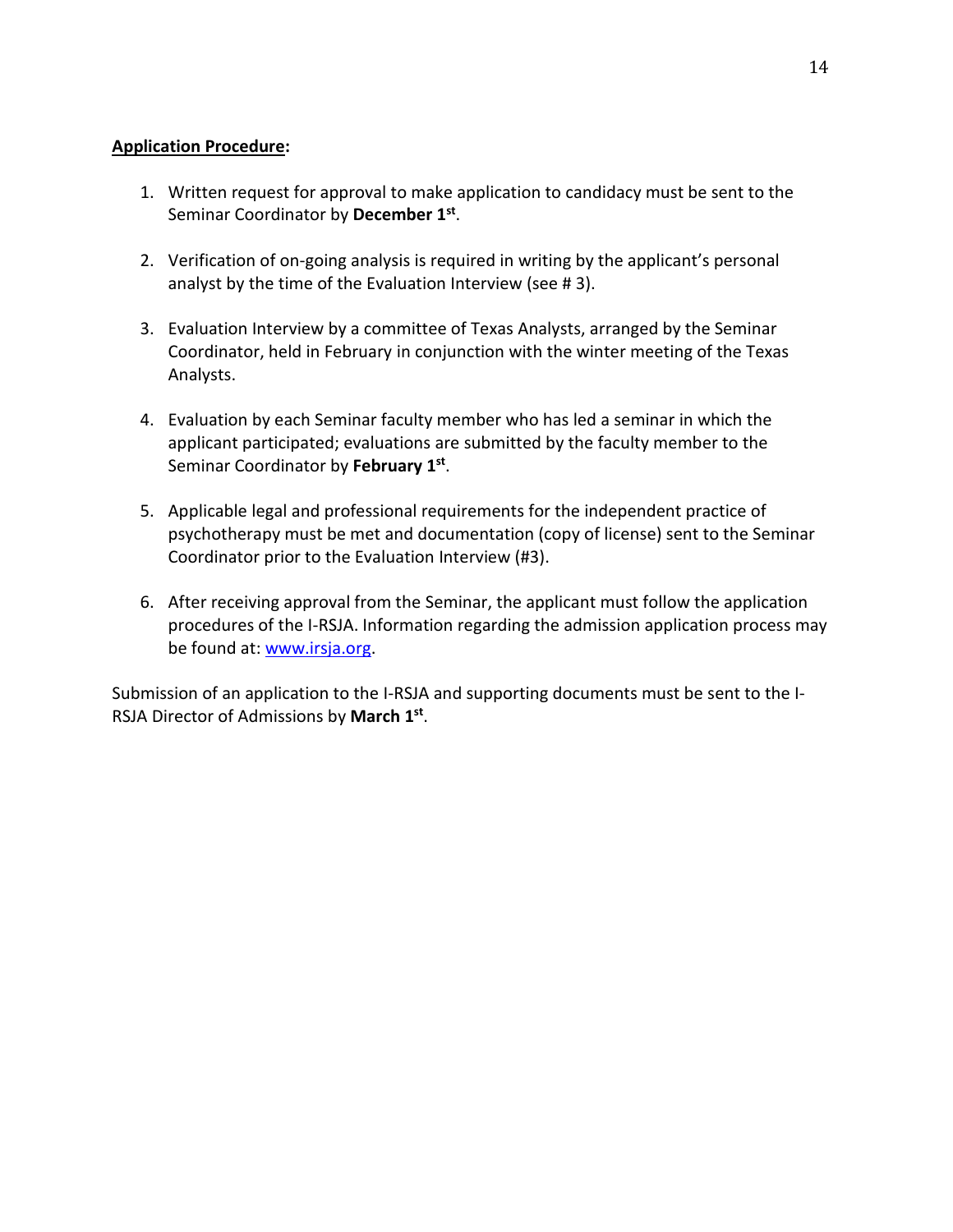### **APPENDIX A**

#### **ADMISSION POLICIES**

## **Eligibility**

The Seminar welcomes the application of individuals who are interested in Jungian studies as well as persons interested in candidacy in the Inter-Regional Society of Jungian Analysts. The following criteria apply:

- 1. Be in current, regular, on-going analysis or psychotherapy.
- 2. Hold a graduate degree (Master's level or higher) or be in the process of completing a graduate degree.
- 3. If in possession of a clinical graduate degree, an applicant must hold a license to practice psychotherapy or be in the process of acquiring a clinical license, if the applicant practices in a state that requires a license.
- 4. Be at least 25 years old.

## **Application Procedures**

Please send the following items to the Admissions Coordinator by **May 1 st**:

- 1. A cover letter describing your desire and interest in applying to the Seminar, including a description of any Jungian-related educational experiences (lectures, workshops, reading, etc.) that you have found to be meaningful and relevant to your applying.
- 2. A two-page, typed and double-spaced psychological autobiography.
- 3. Verification of your hours of personal analysis and/or psychotherapy.
- 4. Curriculum Vitae reflecting your life interests and work experience.
- 5. If you are a practicing psychotherapist, a current copy of your license, if you practice in a state requiring licensure.
- 6. Transcripts of undergraduate and graduate records.
- 7. A non-refundable application fee of \$300 payable to "Texas Region of the I-RSJA."

B. Arrange an individual interview by **May 15th** with the analyst assigned by the Admissions Coordinator; the interview will be held in May or June prior to the summer meeting of the Seminar analysts.

C. Be present for a group interview with Texas Analysts during the Seminar's summer meeting (usually at the end of June or in early July). Results of the application process will be communicated to applicants following the group interview.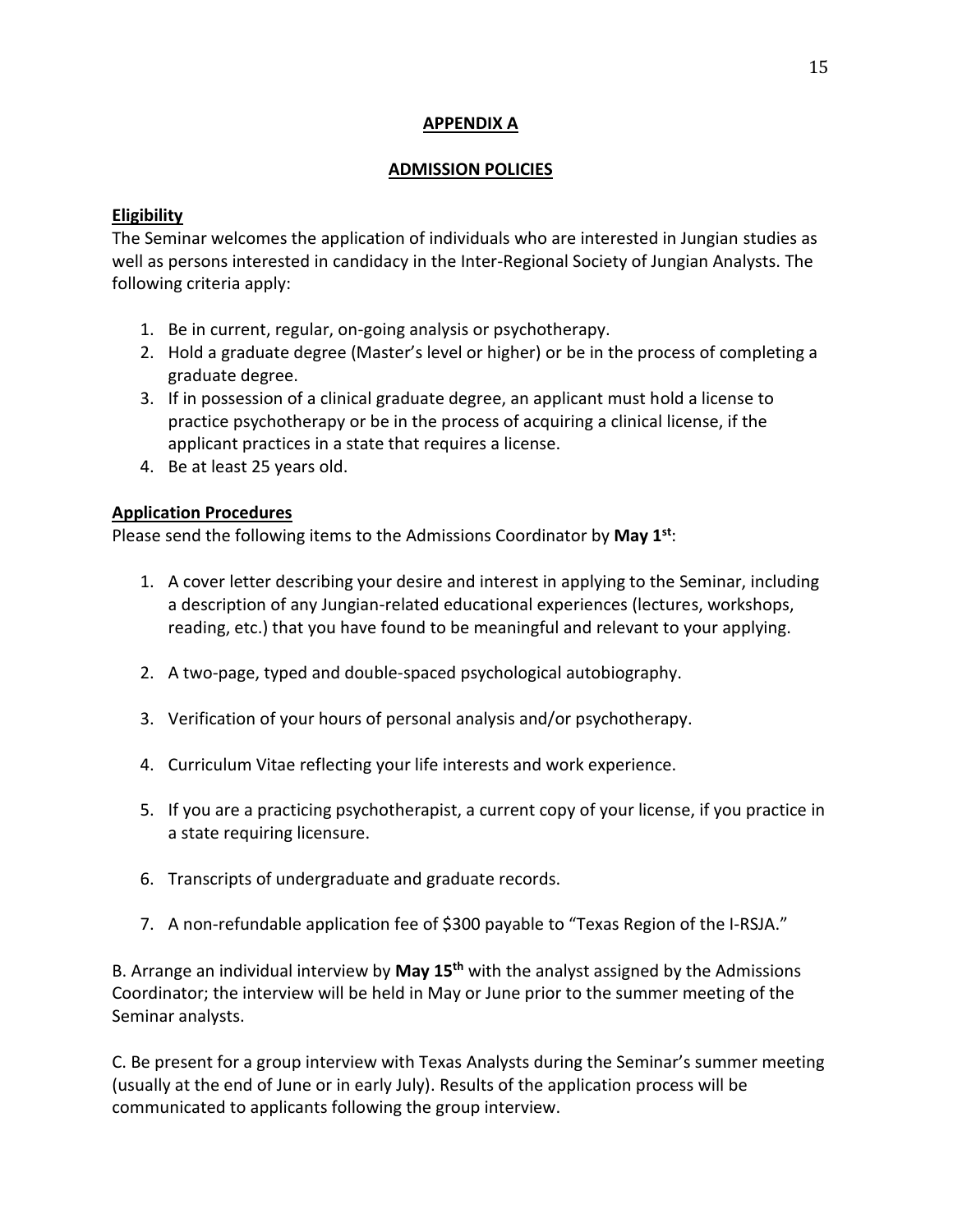#### **APPENDIX A**

#### **ADMISSION POLICIES**

The Texas Region of the IRSJA seeks to achieve diversity, equity and inclusion. The Texas Region does not discriminate on the basis of age, sex, religion, national origin, race, color, disability, genetic status, ethnic orientation, gender identification or sexual orientation.

The interview process is a relational endeavor that looks not only at the objective criteria requested but also engages a subjective evaluation of the appropriateness of fit between an applicant and what the Seminar offers. The Texas Analysts vote on whether or not to accept applicants. The decision of the Texas Analysts to accept or not accept an applicant shall be final.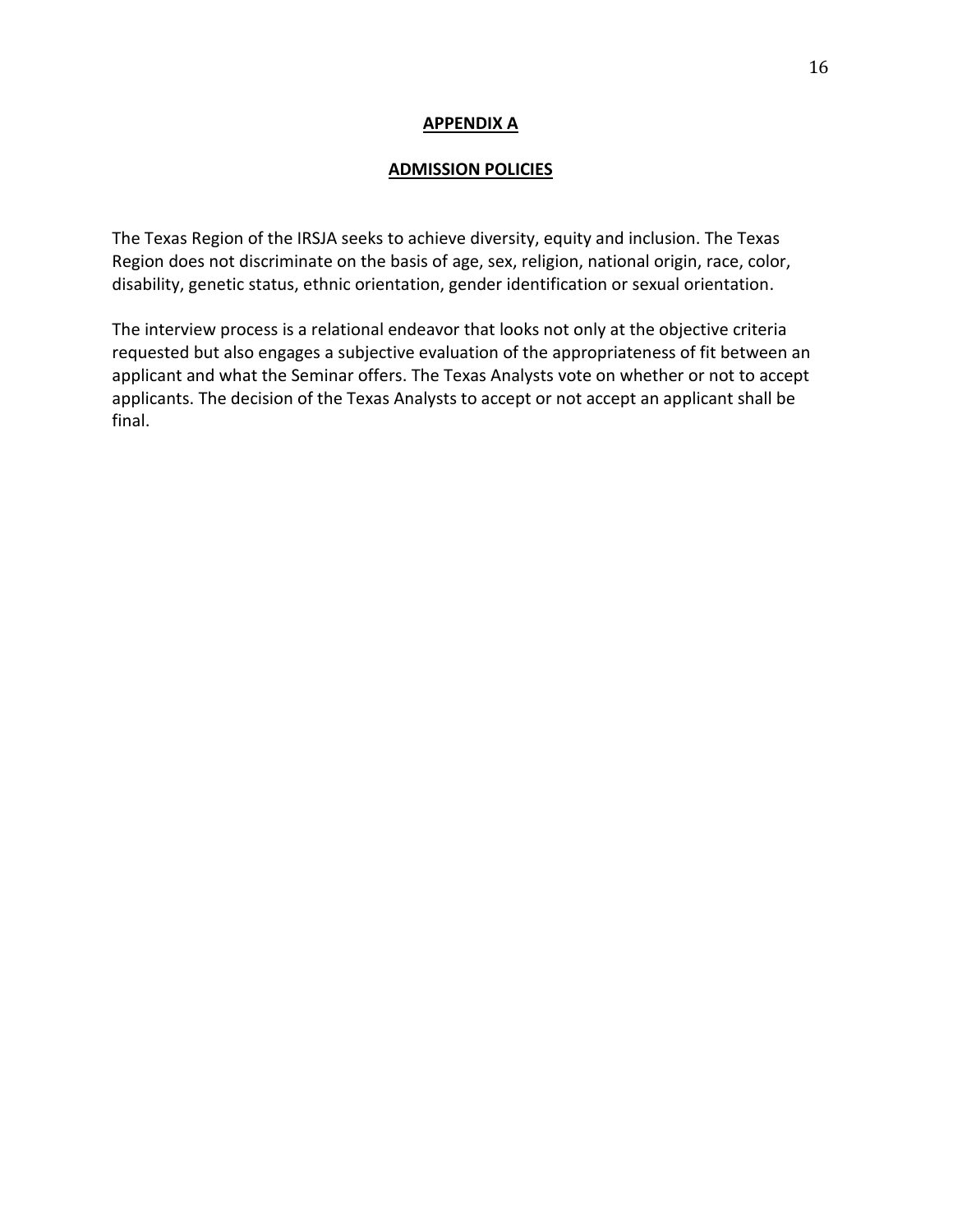#### **APPENDIX B**

## **Contract for Participation in the Texas Seminar**

## **The Texas Region of the Inter-Regional Society of Jungian Analysts**

### **Seminar Participant Contract**

- 1. I understand that I have been admitted to the Seminar for the 2020-2021 year and have made the decision to commit to participation and attendance through the end-of-year interviews held in June 2021. Further, I understand that the tuition for this year is \$2500.00 and must be paid by August  $1<sup>st</sup>$ , 2021. If I choose to withdraw from the Texas Seminar I will adhere to the policies noted under *Seminar Fees and Expenses* in the Guidelines and Policies Manual of the Texas Region of the Inter-Regional Society of Jungian Analysts, a copy of which has been provided to me.
- 2. I agree that I will not promote myself as a Jungian analyst while I am a participant in the Seminar.
- 3. I have been provided with a copy of the Texas Region's Guidelines and Policies Manual and agree to abide by the guidelines and policies therein.
- 4. I have been provided with a copy of the Code of Ethics of the Inter-Regional Society of Jungian Analysts and I agree to adhere to its rules.

Participant Signature **Date** Date **Date** 

Seminar Coordinator Signature **Date** Date

\_\_\_\_\_\_\_\_\_\_\_\_\_\_\_\_\_\_\_\_\_\_\_\_\_\_\_\_\_\_\_\_

\_\_\_\_\_\_\_\_\_\_\_\_\_\_\_\_\_\_\_\_\_\_\_\_\_\_\_\_\_\_\_\_

**Seminar Participant Contract – please sign and return to the Seminar Coordinator by August 1 st .**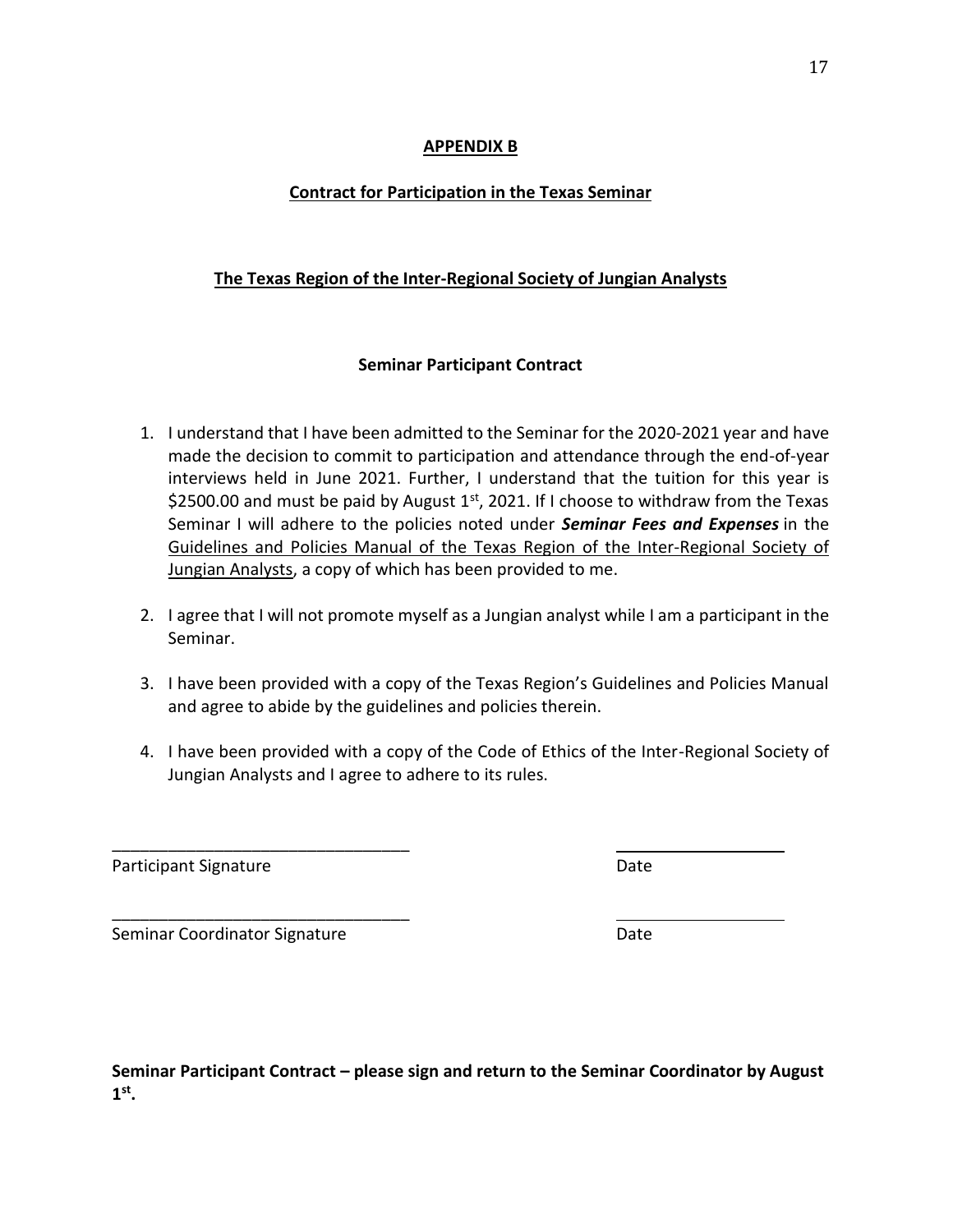## **APPENDIX C**

## **Texas Seminar of the I-RSJA CONSENT FOR RETURNING TO IN-PERSON SEMINARS**

Throughout the pandemic, we have been guided by recommendations from the CDC, local public health officials, and professional psychology organizations in establishing policies for IRSJA seminars. In light of CDC guidelines which state that fully-vaccinated persons may meet indoors unmasked with minimal risk, the Rivers-Shultz ranch will be available for in-person meetings beginning in January, 2022, for those who have been fully vaccinated against COVID-19. If any of the group has not been vaccinated, we ask that you please attend the meeting virtually and not in person.

We remain committed to following state and federal guidelines and to adhering to prevailing professional healthcare standards to limit the transmission of COVID-19. Changes in public health conditions (such as a resurgence of infections or prevalence of vaccine-resistant strains of the virus) may necessitate a decision to return to holding the seminars virtually only.

### **Risks of In-Person Meetings**

Please know that your signature below and your decision to attend any IRSJA seminar in person means that you accept full and complete responsibility for any increased risk of contracting the COVID-19 coronavirus or one of its variants, which may occur by meeting in person or traveling to meet in person.

#### **Procedures to Minimize Risk**

Your signature below also confirms that you agree to the following:

- If you intend to attend seminars in person you will confirm with the Seminar Coordinator that you are fully vaccinated (i.e. that you have received both doses of either the Pfizer or Moderna vaccines or one dose of the Johnson & Johnson or AstraZenica vaccine).
- Should the CDC eventually determine that booster shots are needed to protect oneself and others from this disease, you will confirm that you have received the booster shot.
- If you are sick (coughing, sneezing, feverish, having gastrointestinal symptoms or other symptoms associated with COVID-19) you will not attend in person. You may attend via teleconference if you are able.
- You will wear a mask if the teaching analyst or group facilitator requests it.
- You will practice COVID-19 prevention protocols recommended by the CDC while at the ranch (hand washing, use of hand sanitizer, etc.).

## **Informed Consent**

Your signature indicates that you understand the risks and you agree to abide by the procedures outlined above.

\_\_\_\_\_\_\_\_\_\_\_\_\_\_\_\_\_\_\_\_\_\_\_\_\_\_\_\_ \_\_\_\_\_\_\_\_\_\_\_\_\_\_\_\_\_\_\_\_\_\_\_\_\_\_\_\_\_\_

Seminar Participant Date